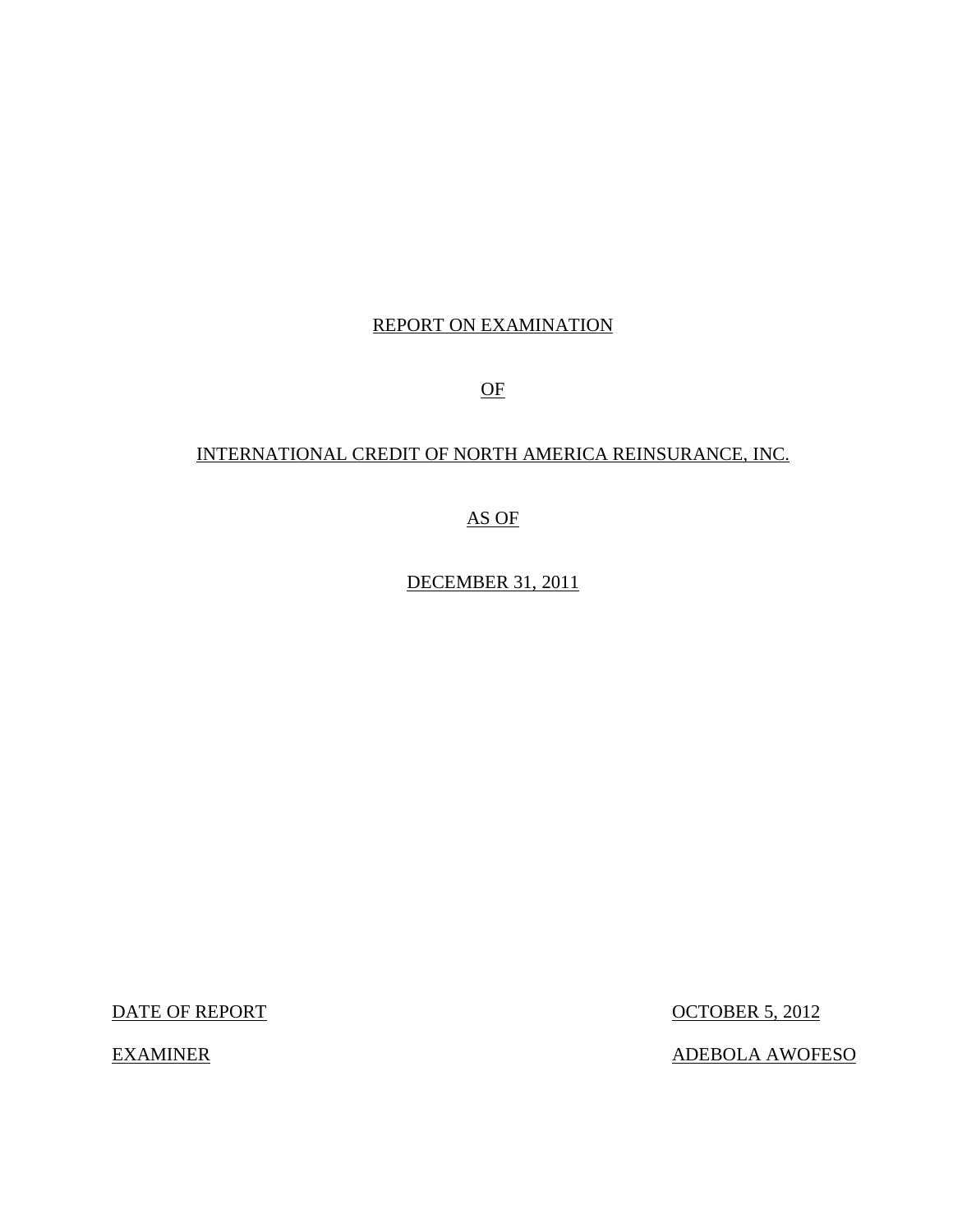## TABLE OF CONTENTS

# **ITEM NO.** [1. Scope of examination 2](#page-3-0) 2. Description of Company 3 3. Financial statements 12 4. Losses and loss adjustment expenses 14 5. Subsequent events 14 [6. Compliance with prior report on examination 16](#page-17-0) [7. Summary of comments and recommendations 19](#page-20-0) PAGE NO. A. Management 3 B. Territory and plan of operation 4<br>C. Reinsurance 5 C. Reinsurance D. Holding company system 7<br>
E. Significant operating ratios 9 E. Significant operating ratios F. Accounts and records 10 A. Balance sheet 12 B. Statement of income 13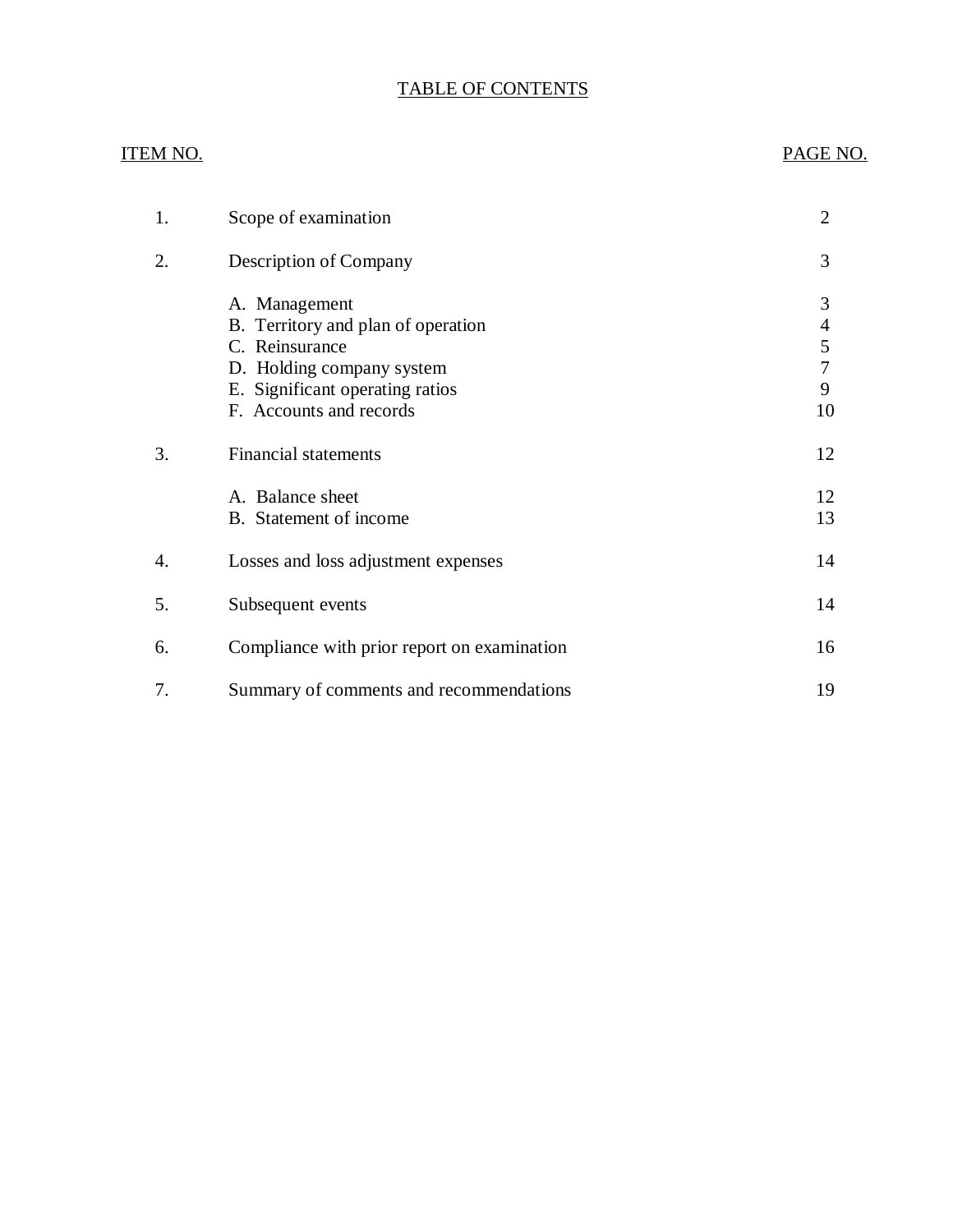

## NEW YORK STATE *DEPARTMENTof*  FINANCIAL SERVICES

Andrew M. Cuomo

Benjamin M. Lawsky Governor Superintendent Superintendent Superintendent Superintendent Superintendent Superintendent Superintendent

October 5, 2012

 Honorable Benjamin M. Lawsky Superintendent of Financial Services Albany, New York 12257

Sir:

 Pursuant to the requirements of the New York Insurance Law, and in compliance with the instructions contained in Appointment Number 30750 dated August 23, 2011, attached hereto, I have made an examination into the condition and affairs of International Credit of North America Reinsurance, Inc. as of December 31, 2011, and submit the following report thereon.

 Wherever the designation "the Company" or "ICNA RE" appear herein without qualifications, they should be understood to indicate International Credit of North America Reinsurance, Inc.

 Wherever the term "Department" appears herein without qualification, it should be understood to mean the New York State Department of Financial Services.

 Brunswick Pike, Suite 106, Lawrenceville, NJ 08648. The examination was conducted at the Company's main administrative office located at 2564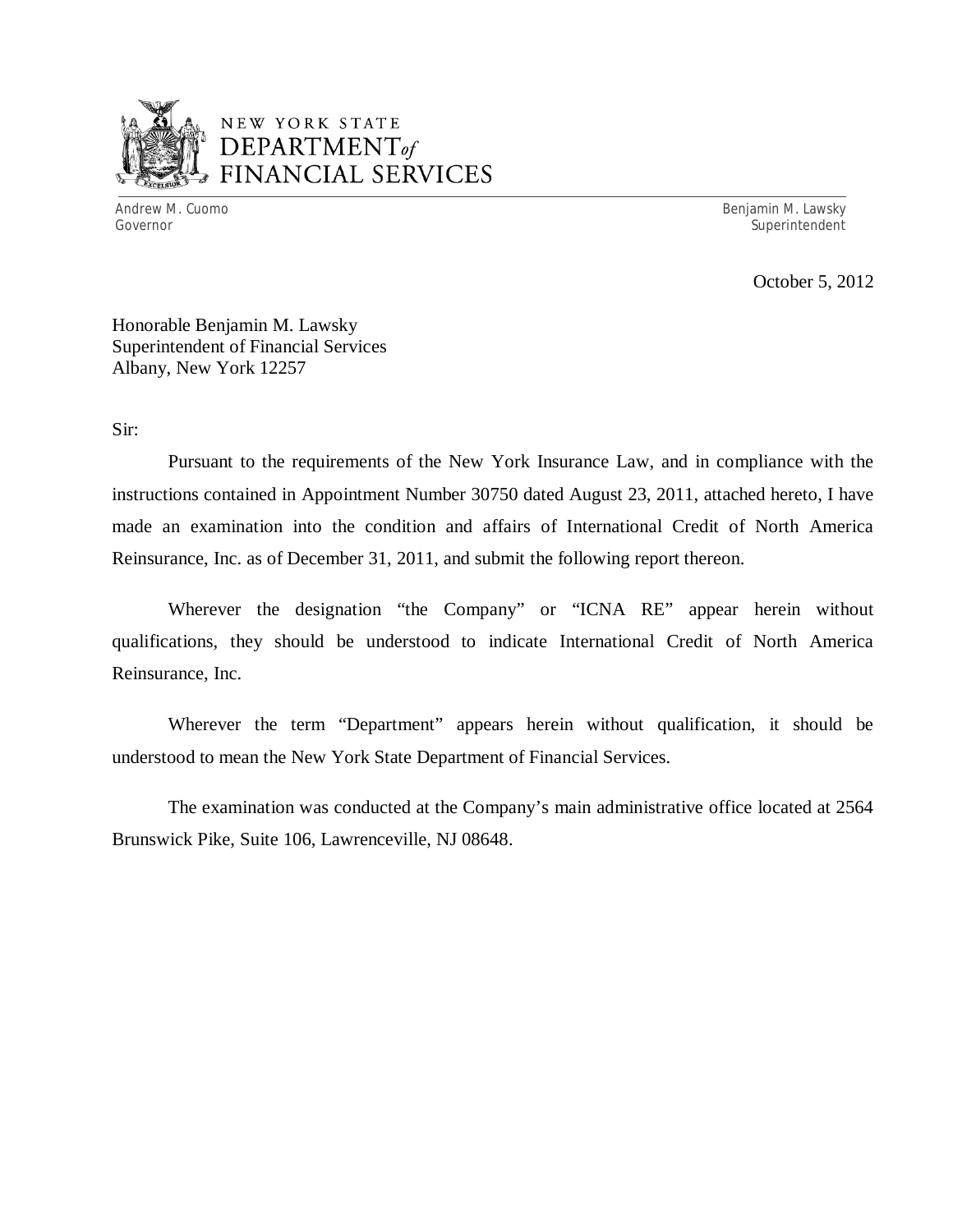#### **1. SCOPE OF EXAMINATION**

<span id="page-3-0"></span> The Department has performed an individual examination of the Company*,* a multi-state insurer. The previous examination was conducted as of December 31, 2005. This examination covered the six-year period from January 1, 2006 through December 31, 2011. The examination was initially started with an examination date as of December 31, 2010, but was subsequently updated to include the year ending December 31, 2011. Transactions occurring subsequent to this period were reviewed where deemed appropriate by the examiner.

 Commissioners ("NAIC") Financial Condition Examiners Handbook ("Handbook"), which requires that we plan and perform the examination to evaluate the financial condition and identify prospective risks of the Company by obtaining information about the Company including corporate governance, identifying and assessing inherent risks within the Company and evaluating system controls and procedures used to mitigate those risks. This examination also includes assessing the principles used and significant estimates made by management, as well as evaluating the overall financial statement presentation, management's compliance with Statutory Accounting Principles and annual statement instructions when applicable to domestic state regulations. This examination was conducted in accordance with the National Association of Insurance

 accordance with the risk-focused examination process. The examiners also relied upon audit work performed by the Company's independent public accountants when appropriate. All financially significant accounts and activities of the Company were considered in

 called for in the Handbook: This examination report includes a summary of significant findings for the following items as

> Significant subsequent events Company history Corporate records Management and control Fidelity bonds and other insurance Territory and plan of operation Growth of Company Loss experience Reinsurance Reinsurance Accounts and records Statutory deposits Financial statements Summary of recommendations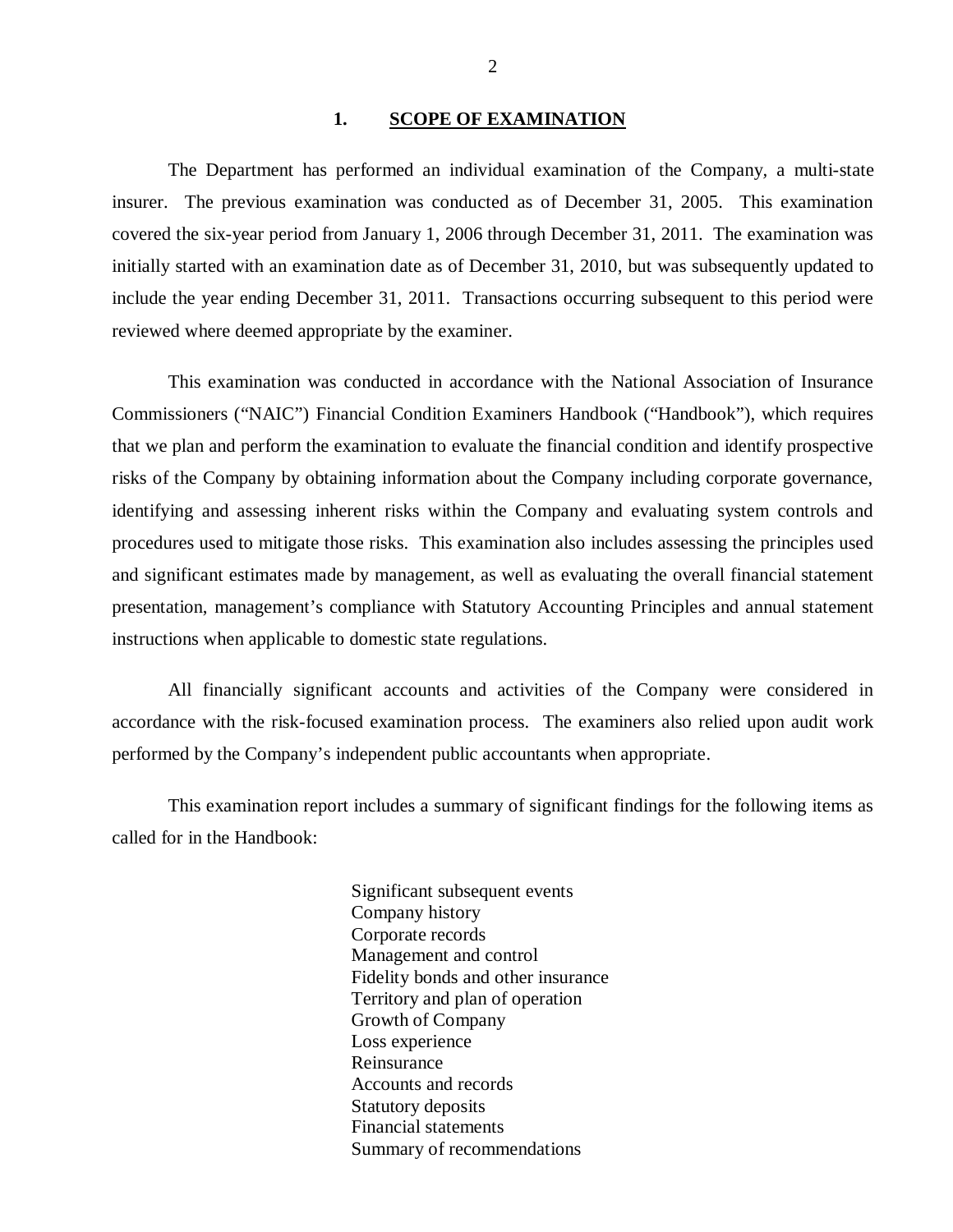comments and recommendations contained in the prior report on examination. A review was also made to ascertain what action was taken by the Company with regard to

 that involve departures from laws, regulations or rules, or that are deemed to require explanation or This report on examination is confined to financial statements and comments on those matters description.

#### **2. DESCRIPTION OF COMPANY**

 The Company was incorporated in the State of New York on September 9, 1988, and became licensed and commenced business on January 18, 1989. The Company, which was a wholly- owned subsidiary of International Credit of North America Holding Corporation, a Delaware corporation, was acquired on November 6, 2007, by Empire Holdings Group ("Empire") a Delaware corporation.

 At December 31, 2011, capital paid in was \$1,000,000 consisting of 4,000 shares of common stock without a par value. Gross paid in and contributed surplus was \$1,530,683. Gross paid in and contributed surplus increased by \$1,458,163 during the examination period, as follows:

| Year                 | Description                                                                                     |                        | Amount      |
|----------------------|-------------------------------------------------------------------------------------------------|------------------------|-------------|
| 2006<br>2007<br>2008 | Beginning gross paid in and contributed surplus<br>Surplus contribution<br>Surplus contribution | \$1,185,662<br>272,501 | 72,520<br>S |
|                      | Total surplus contributions                                                                     |                        | 1,458,163   |
| 2011                 | Ending gross paid in and contributed surplus                                                    |                        | \$1,530,683 |

#### A. Management

 Pursuant to the Company's charter and by-laws, management of the Company is vested in a board of directors consisting of not less than seven members nor more than thirteen members. At December 31, 2011, the board of directors was comprised of the following ten members:

| Name and Residence | <b>Principal Business Affiliation</b> |
|--------------------|---------------------------------------|
| Michael Agliata    | Teacher.                              |
| Bordentown, NJ     | NJ Department of Correction           |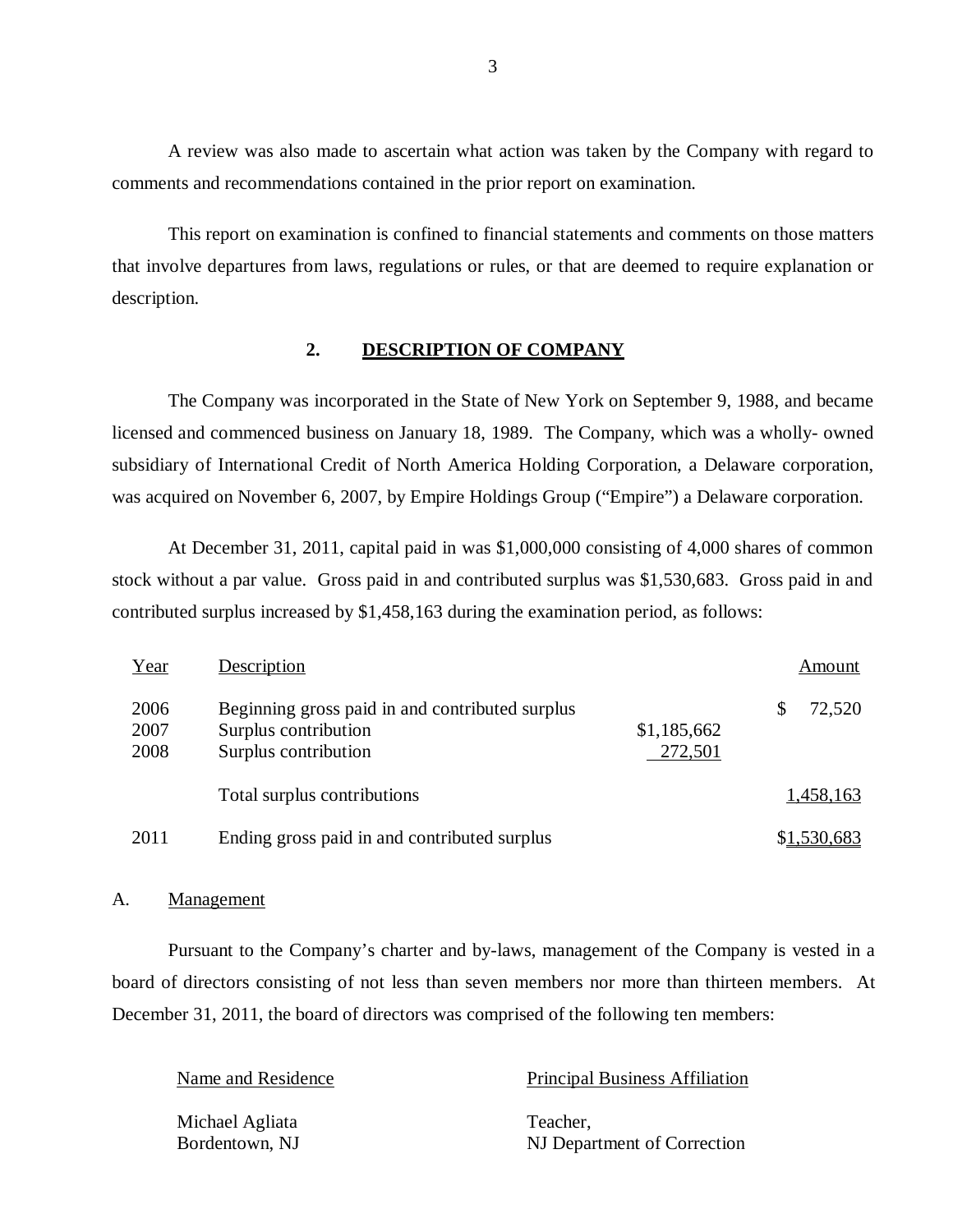#### Name and Residence

 Marc Brotman Sunnyside NY

 Leslie D. Gesme Pewaukee, WI

 Monty D. Meyer Moline, IL

 John Petrone Moorestown, NJ

 Aimen Salem Mahwah, NJ

 Rodney Tartar Hainesport NJ

 Sandra Jill Timmerman Rock Island, IL

 Bradley Michael Williams Moline, IL

 Gary M. Williams Milan, IL

Principal Business Affiliation

Attorney, JASA/Legal Services for the Elderly in Queens, NY

 Project Manager, RedPrairie

Owner, Monty Meyer, CPA

Dentist, Gentle Touch Dentistry

 Chief Financial Officer, Greenway Trading LLC

Owner, Bail Bonds of America

 General Counsel, Williams National Surety Corporation

 Vice President, Continental Heritage Ins. Co

 Vice President, Continental Heritage Ins. Co. 100% Owner and Board Member of, Williams National Surety Corporation

 period indicated that the meetings were generally well attended and each board member has an acceptable record of attendance. A review of the minutes of the board of directors' meetings held during the examination

As of December 31, 2011, the principal officers of the Company were as follows:

Name Title

Bridget Anna Kutz Bradley Williams Secretary

President & Treasurer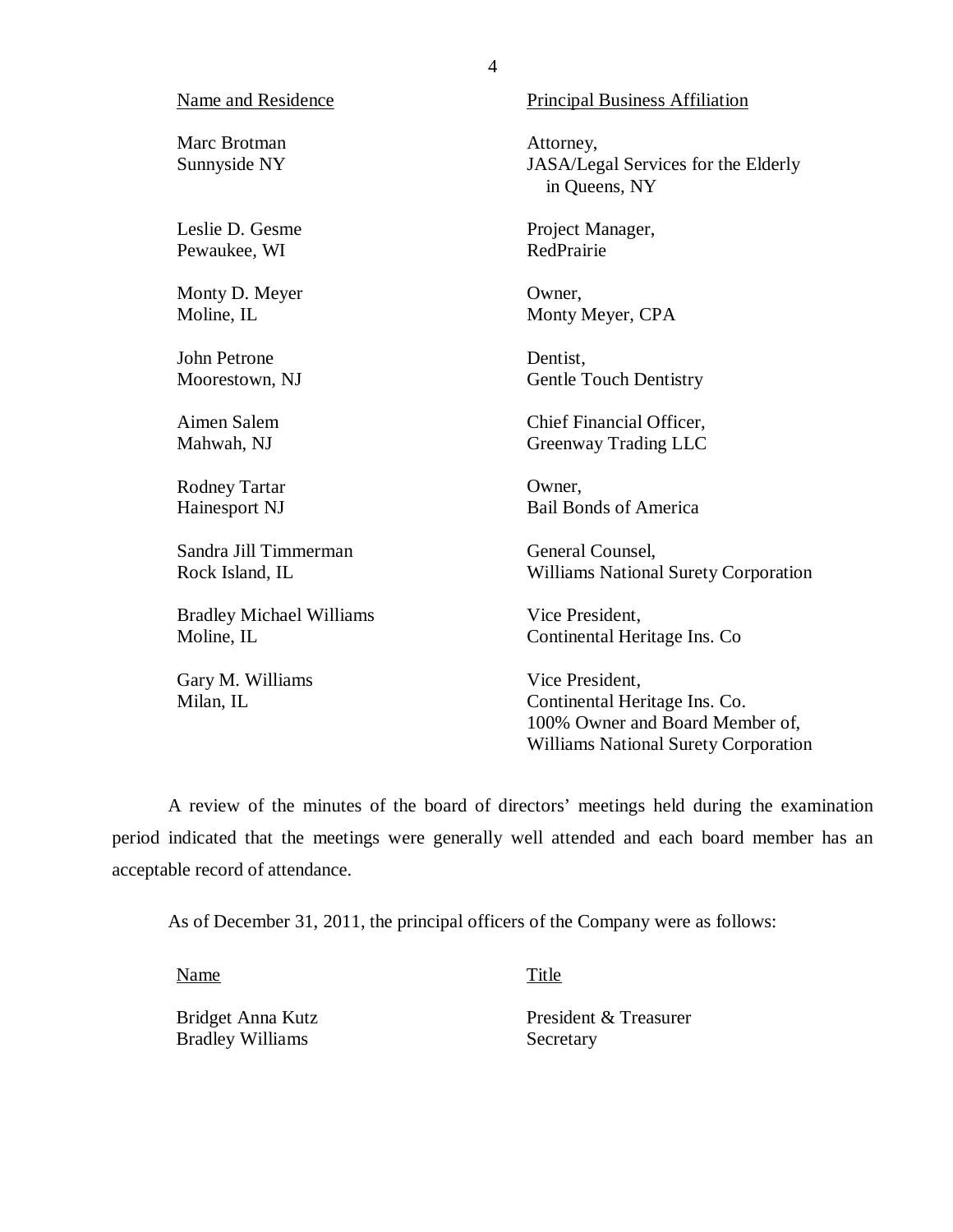B. Territory and Plan of Operation

 states: Arizona, Delaware, Indiana, New Mexico, New York, North Dakota and Pennsylvania. As of December 31, 2011, the Company was licensed to write business in the following seven

 defined in the following numbered paragraphs of Section 1113(a) of the New York Insurance Law: As of the examination date, the Company was authorized to transact the kinds of insurance as

| <b>Paragraph</b> | Line of Business    |
|------------------|---------------------|
| 16               | Fidelity and surety |

 Based on the lines of business for which the Company is licensed and the Company's current capital structure, and pursuant to the requirements of Articles 13 and 41 of the New York Insurance Law, the Company is required to maintain a minimum surplus to policyholders in the amount of \$1,000,000.

 was in run-off status. The Company started writing new business in 2008. During the examination period the Company engaged in the business of writing surety insurance, primarily bail bonds, both on a direct and assumed basis. Business is generated through approximately one hundred independent agents. Prior to the acquisition by Empire, the Company ceased writing new business in 1993, and

 in New York for the period under examination: The following schedule shows the direct premiums written by the Company both in total and

#### DIRECT WRITTEN PREMIUMS

| Calendar Year | New York State | <b>Total Premiums</b> | Premiums Written in New York State as a<br>Percentage of Total Premium |
|---------------|----------------|-----------------------|------------------------------------------------------------------------|
| 2006          | 0              | $\Omega$              | $0\%$                                                                  |
| 2007          | 0              | $\Omega$              | $0\%$                                                                  |
| 2008          | \$142,883      | 402,971<br>S.         | 35.46%                                                                 |
| 2009          | \$754,465      | \$1,465,146           | 51.49%                                                                 |
| 2010          | \$964,899      | \$2,668,869           | 36.15%                                                                 |
| 2011          | \$323,042      | \$2,887,749           | 11.19%                                                                 |
|               |                |                       |                                                                        |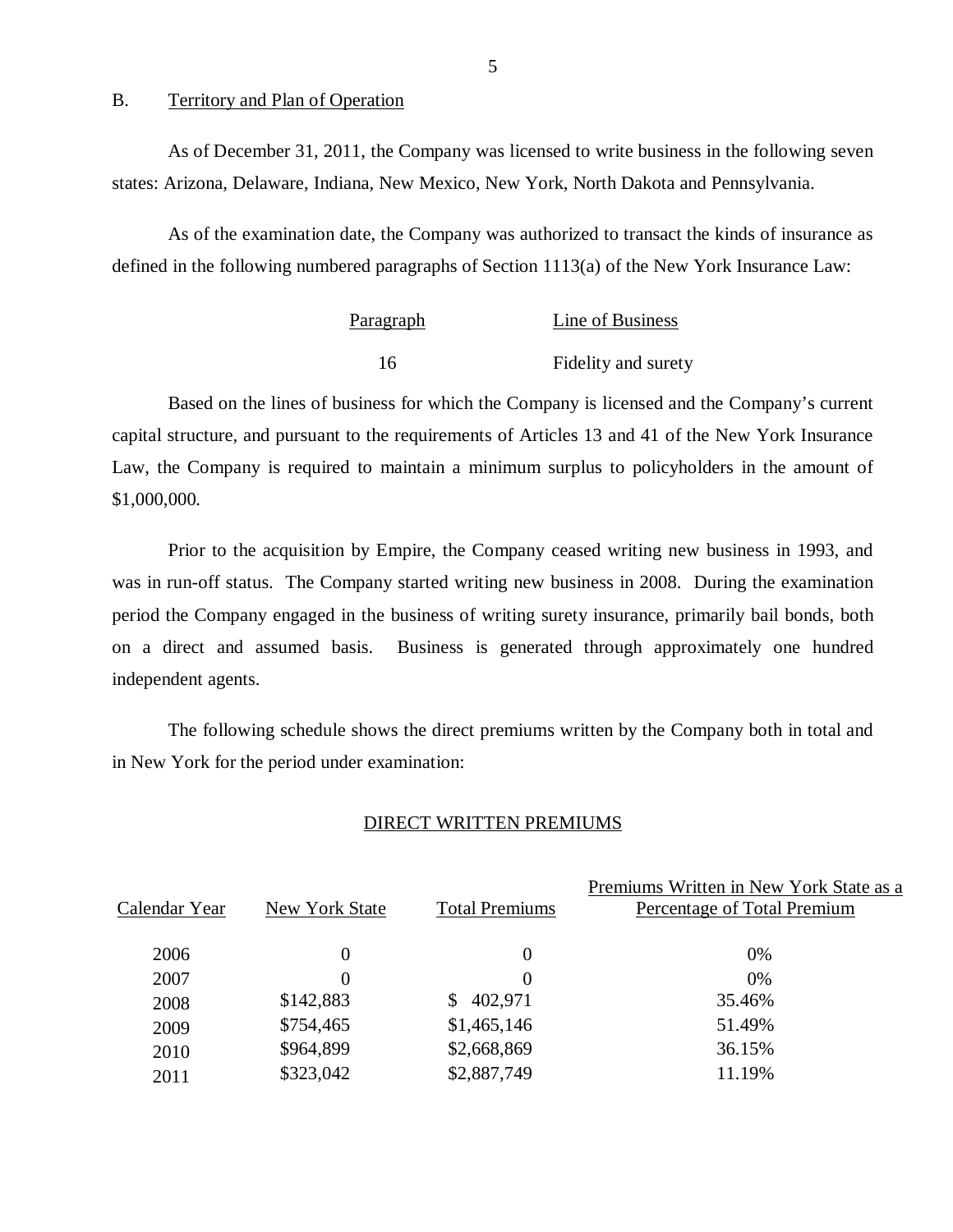C. Reinsurance

#### **Assumed**

 Assumed reinsurance accounted for 17% of the Company's gross premium written in 2011. The following chart shows the assumed reinsurance treaties that comprised the majority of the business assumed by the Company during the examination period:

| Type of Treaty                                                                           | Cession                                                                                                                                                   |
|------------------------------------------------------------------------------------------|-----------------------------------------------------------------------------------------------------------------------------------------------------------|
| Surety excess of loss<br>Covering Surety Bonds written by FIA Financial<br>Service Group | $7/1/2009 - 4/1/2011$ : \$100,000 excess of<br>\$400,000 any bond or principal.<br>After 4/1/2011: \$20,000 excess of \$480,000<br>any bond or principal. |
| Bail Bond quota share<br>Covering Bail Bonds written Blaze Bail Bonds,<br>Inc.           | $9/1/2008 - 3/30/2011$ : 50% quota share.<br>$4/1/2011 - 8/31/2011$ : 25% quota share.<br>Non-renewed after 8/31/2011.                                    |

 The Company utilized reinsurance accounting as defined in NAIC Accounting Procedures Manual, Statements of Statutory Accounting Principles ("SSAP") No. 62 for all of its assumed reinsurance business.

 Pursuant to the Bail Bond quota share agreement, the Company assumed business written by First Indemnity of America Insurance Company ("FIA"), a Pennsylvania insurer, and produced by Blaze Bail Bonds, Inc. ("Blaze"), which was a general agent of FIA licensed in New Jersey. Blaze was owned by Rafael Agliata and Eric Valentin, who were at that time directors and officers of the Company and also owned 25% each of Empire.

 During 2010, Blaze failed to remit to FIA some of the premiums it had collected on business it produced for FIA. At a meeting held at the Department's office on October 19, 2011, Mr. Valentin acknowledged that Blaze had "mismanaged" the premium funds and had used them for other purposes such as paying losses. FIA, in turn, has withheld some of the ceded premiums due the Company pursuant to the quota share reinsurance agreement whereby FIA ceded a portion of the business that was produced by Blaze. It is noted that FIA has filed suit against Rafael Agliata, Eric Valentin and Blaze Bail Bonds, Inc. It is also noted that Messrs. Valentin and Agliata resigned as officers of the Company effective October 4, 2011 and that Mr. Valentin also resigned as a director of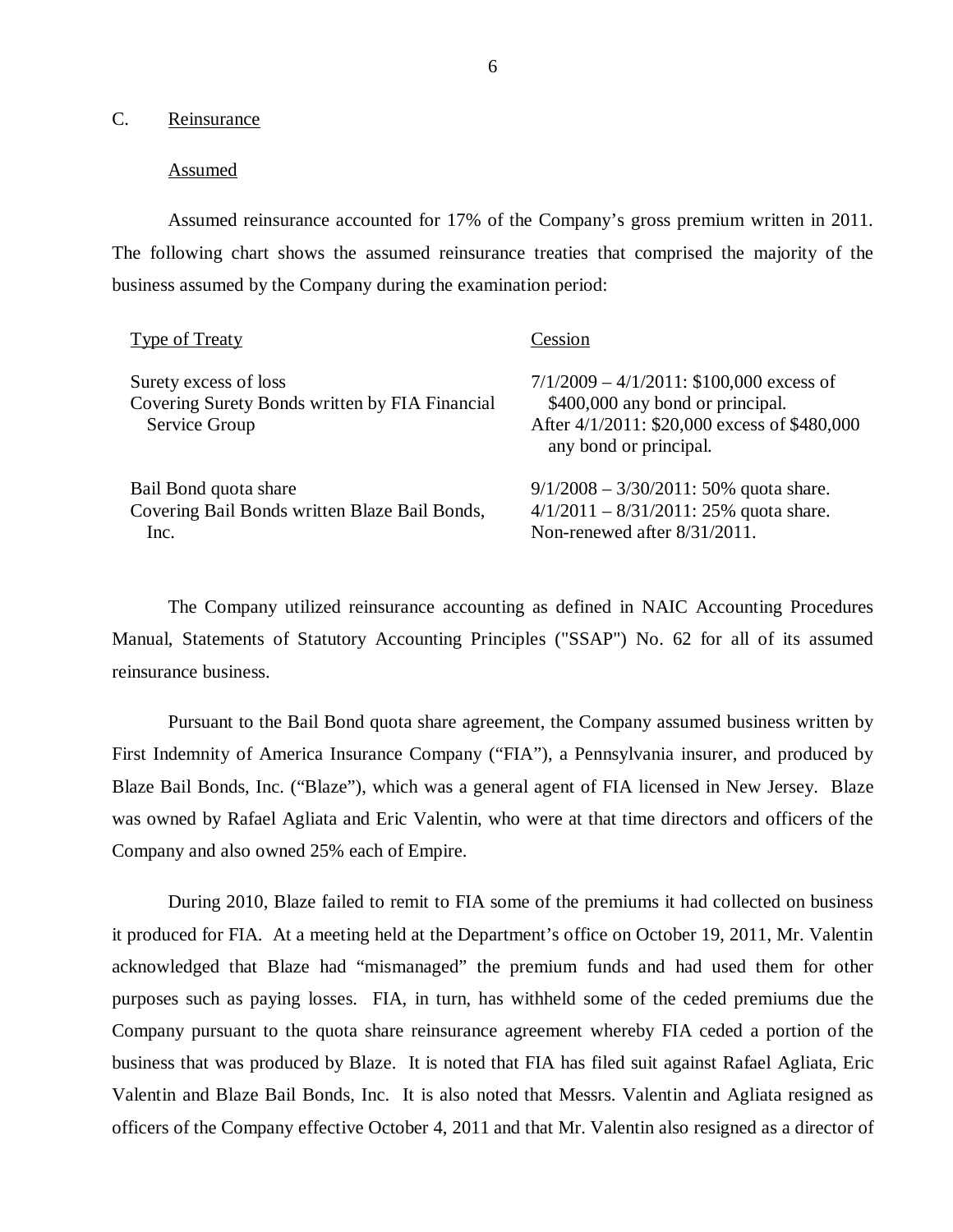the Company on that date. Additionally, effective February 3, 2012, Messrs. Agliata and Valentin transferred their shares of Empire to Bradley and Gary Williams who each became 50% owners.

Ceded

 The following is a description of the Company's ceded reinsurance program in effect during the examination period:

| Type of Treaty                   | Cession                                    |
|----------------------------------|--------------------------------------------|
| <b>Surety Quota Share</b>        | $12/1/2008 - 12/1/2009$ : 60% quota share. |
| Covering Surety Bonds written by | $12/1/2009 - 4/1/2011$ : 70% quota share.  |
| Whitewood Agency, Ltd.           | $4/1/2011 - 12/1/2011$ : 90% quota share.  |
| 100% Unauthorized                | Non-renewed after $12/1/2011$ .            |

 to contain the required standard clauses including an insolvency clause meeting the requirements of Section 1308 of the New York Insurance Law. All ceded reinsurance agreements in effect during the examination were reviewed and found

 Examination review of the Schedule F data reported by the Company in its filed annual statement was found to accurately reflect its reinsurance transactions. Additionally, management has represented that all material ceded reinsurance agreements transfer both underwriting and timing risk as set forth in NAIC Accounting Practices and Procedures Manual, Statements of Statutory Accounting Principles ("SSAP") No. 62.

#### D. Holding Company System

 As of December 31, 2011, the Company was a wholly owned subsidiary of Empire Holdings Inc., which in turn is ultimately controlled by the following persons:

| Name                    | Percentage of Control |
|-------------------------|-----------------------|
| Rafael Agliata          | 25 %                  |
| Eric Valentin           | 25 %                  |
| <b>Bradley Williams</b> | 25 %                  |
| Gary Williams           | 25 %                  |

 A review of the holding company registration statements filed with this Department indicated that such filings were complete and were filed in a timely manner except for the 2009 statement which was not filed and the 2010 statement which was not filed until November of 2010. Pursuant to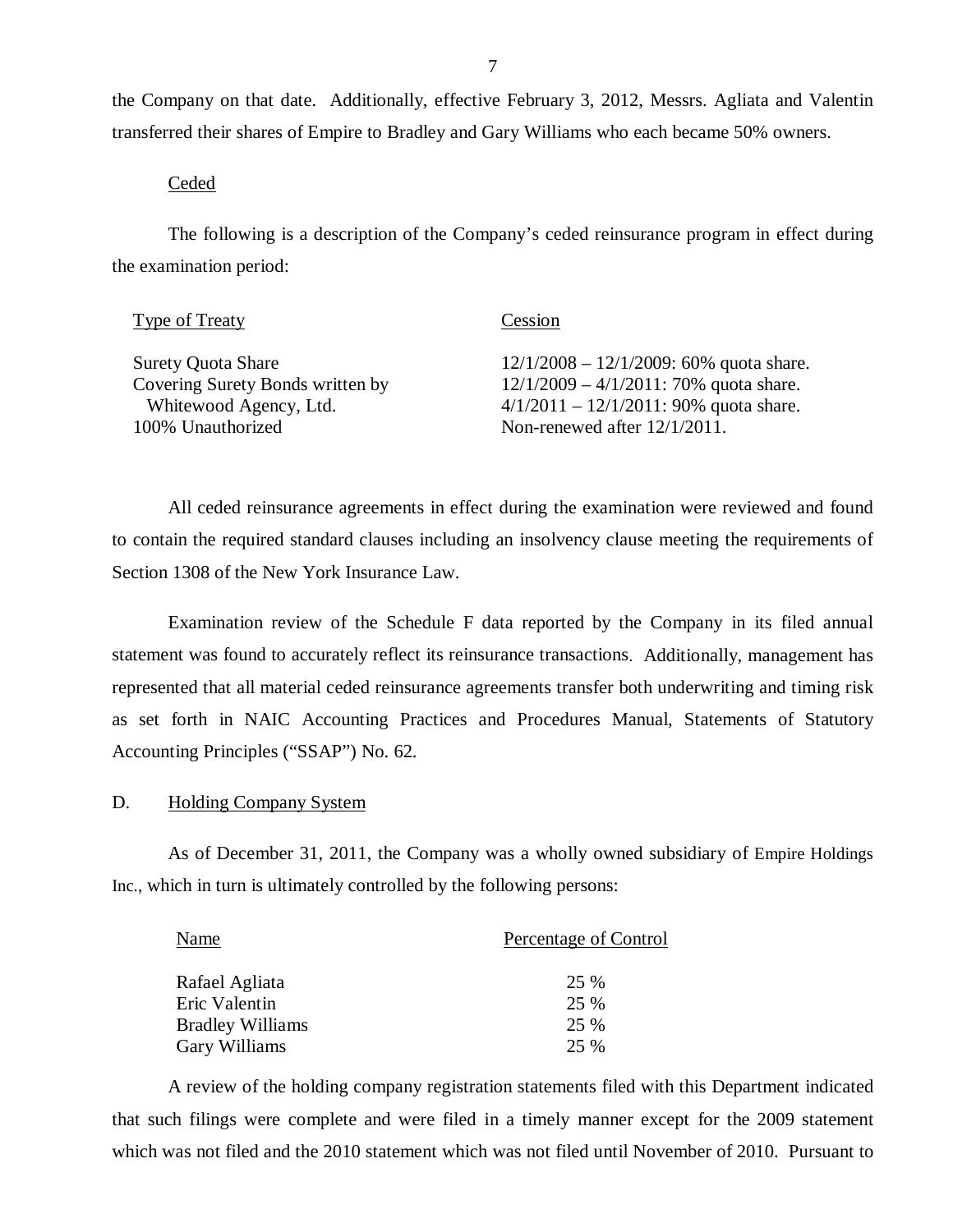Part 80-1.4 of New York Regulation 52, all controlled insurers are required to file an annual holding company registration statement (Form HC1) within 120 days following the end of its ultimate holding company's fiscal year.

 It is recommended that the Company file its annual holding company registration statements in a timely manner pursuant to the provisions of Part 80-1.4 of Department Regulation 52.

The following is a chart of the holding company system at December 31, 2011:



 PNC Bank, NA ("the Plaintiff") filed a lawsuit against Blaze Bail Bonds, Inc., E&R Premium Finance Company, Inc., Eric Valentin, Rafael Agliata, and Empire Holdings Group, Inc. (collectively, "the Defendants") for a defaulted personal loan obtained by Rafael Agliata and Eric Valentin, which was obtained in order to furnish Mr. Agliata and Mr. Valentin with their share of the funds required for Empire Holdings Inc. to purchase the Company.

 On February 24, 2011, a judgment was entered in Superior Court of New Jersey Law Division, Middlesex County in favor of plaintiff PNC Bank against the Defendants, jointly and severally. The judgment was subsequently settled by Bradley Williams and Gary Williams on the condition that Rafael Agliata and Eric Valentin transfer their shares of Empire Holding Inc. to Bradley and Gary Williams, and sever all association with the Company. On February 3, 2012, Rafael Agliata and Eric Valentin transferred their shares of Empire to Bradley and Gary Williams who each became 50% owners. The final payment in settlement of the judgment was made on February 14, 2012.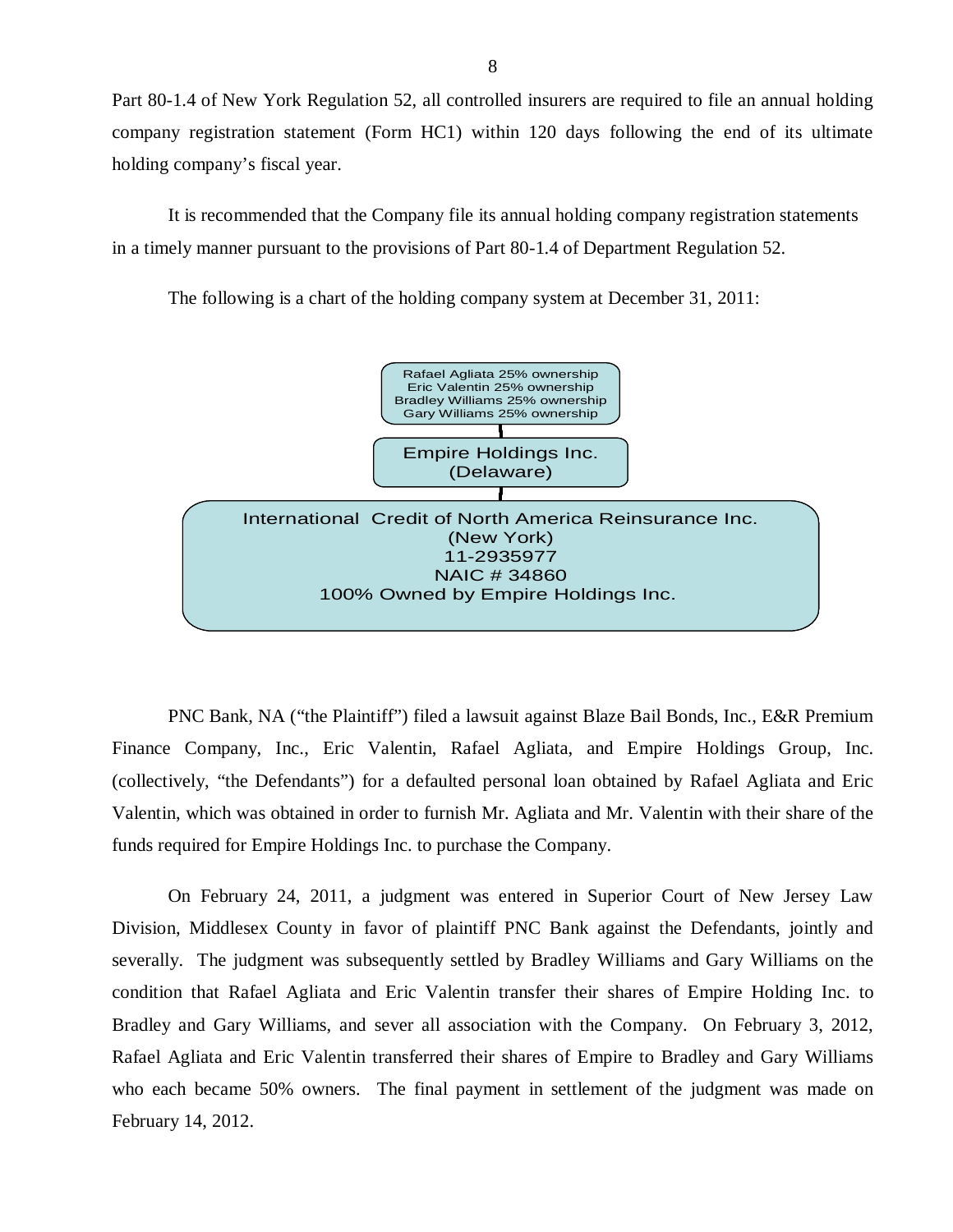members of its holding company system: At December 31, 2011, the Company was party to the following agreement with other

#### Producer Service Agreement

 Effective January 1, 2008, the Company entered into a producer servicing agreement with Williams National Surety Corporation ("Williams"), whereby Williams provides certain services for the Company, including but not limited to, data entry of information of bail bonds written by producers, distribution and accounting to producers of power of attorney received from the Company, monthly processing and remittance of premium payments by producers to the Company and oversight of producer's indemnity funds. The agreement was filed with this Department pursuant to Section 1505(d) of the New York Insurance Law.

#### E. Significant Operating Ratios

The following ratios have been computed as of December 31, 2001, based upon the results of this examination:

| Net premiums written to surplus as regards policyholders                               | *309% |
|----------------------------------------------------------------------------------------|-------|
| Liabilities to liquid assets (cash and invested assets less investments in affiliates) | 58%   |
| Premiums in course of collection to surplus as regards policyholders                   | 2%    |

 Insurance Regulatory Information System of the National Association of Insurance Commissioners. It is noted that the Company's Net premiums written to surplus as regards policyholders ratio is more than the benchmark ratio of 300%, an indication that Company is writing significantly more business than its surplus can support. It is recommended that the Company take action to limit its net premiums written to no more than three times its surplus as regards policyholders. The above ratio denoted with an asterisk falls outside the benchmark range set forth in the

 At December 31, 2011, the Company's reported surplus as regards policyholders was \$1,048,604, and its risk based capital ("RBC") level was 87.5%, which represents an authorized control level. It is noted that the Company's quarterly statement as of March 31, 2012 indicated that its surplus as regards policyholders had decreased to \$916,728, which is below its minimum required capital of \$1,000,000. By letter dated March 7, 2012, the Department advised the Company that it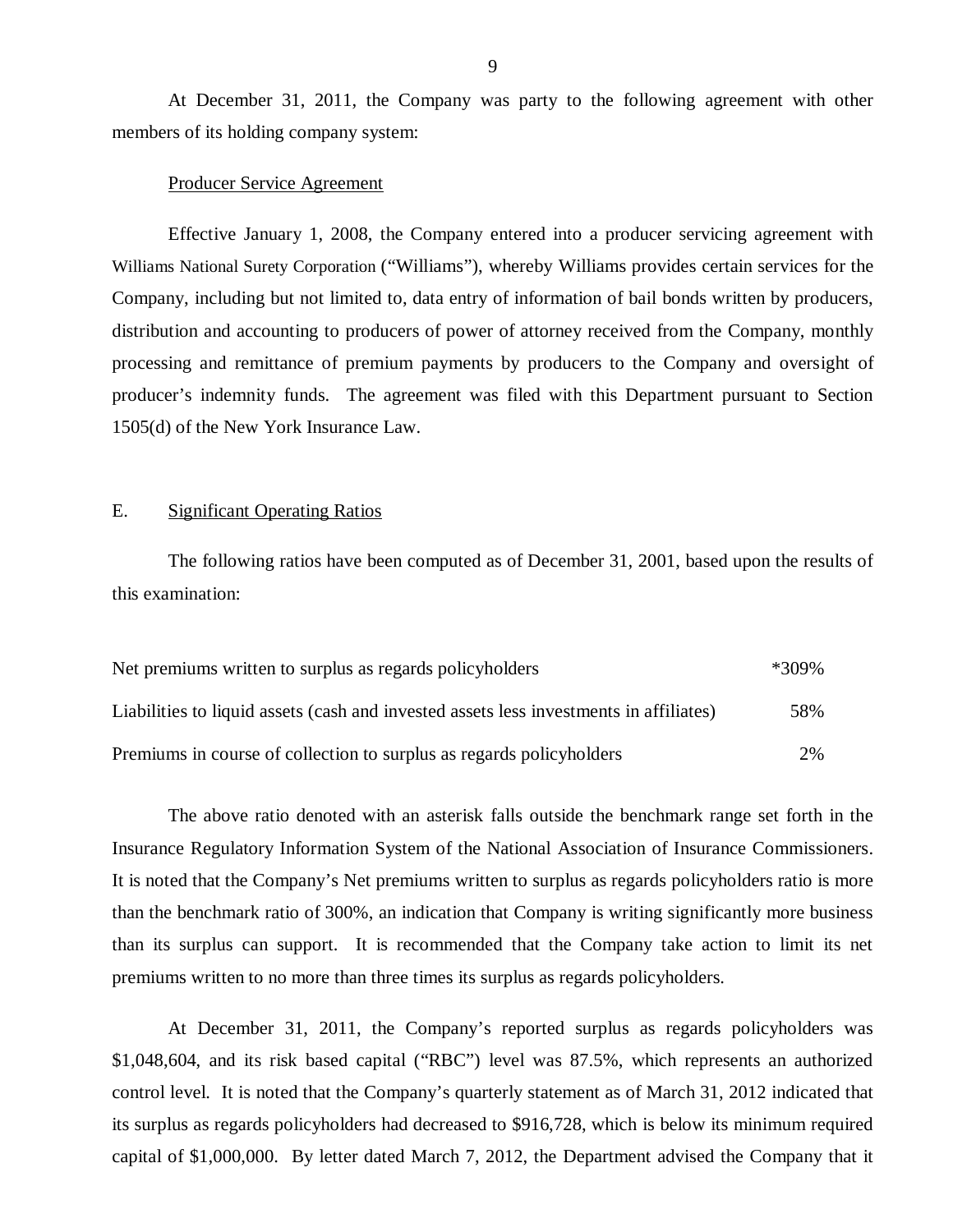must submit to the Department no later than April 15, 2012, an RBC Plan pursuant to Section 1324(d)(2) of the New York Insurance Law indicating its proposed corrective actions to eliminate the action level.

 On April 16, 2012, the Company submitted an RBC Plan, which contemplated selling the Company to a potential buyer who would infuse capital into the Company. Subsequently, the Company advised the Department that it would instead pursue additional capital via a \$500,000 Section 1307 surplus note from its existing owners; however, as of the date of this report, no additional funds have been infused into the Company.

The Company ceased writing new and renewal business effective July 31, 2012.

 The underwriting ratios presented below are on an earned/incurred basis and encompass the six-year period covered by this examination:

|                                              | Amounts     | Ratios  |
|----------------------------------------------|-------------|---------|
| Losses and loss adjustment expenses incurred | \$1,341,992 | 17.11%  |
| Other underwriting expenses incurred         | 7,966,030   | 101.54  |
| Net underwriting loss                        | (1,462,494) | (18.64) |
| Premiums earned                              | \$7,845,528 | 100.00% |

#### F. Accounts and Records

#### 1. Custodial Agreement

 Management answered affirmatively to the following General Interrogatory on the 2011 annual statement:

 "Excluding items in Schedule E-Part 3-Special Deposit, real estate, mortgage loans and investments held physically in the reporting entity's offices, vaults or safety deposit boxes, were all stocks, bonds and other securities, owned throughout the current year held pursuant to a custodial agreement with a qualified bank or trust company in accordance with Section 1, III-General Examination Considerations, F. Outsourcing of Critical Functions Custodial or Safekeeping Agreements of the NAIC Financial Condition Examiners Handbook?"

 However, examination review indicated that the Company's custodial agreement was lacking the protective covenants set forth in the NAIC Financial Condition Examiners Handbook.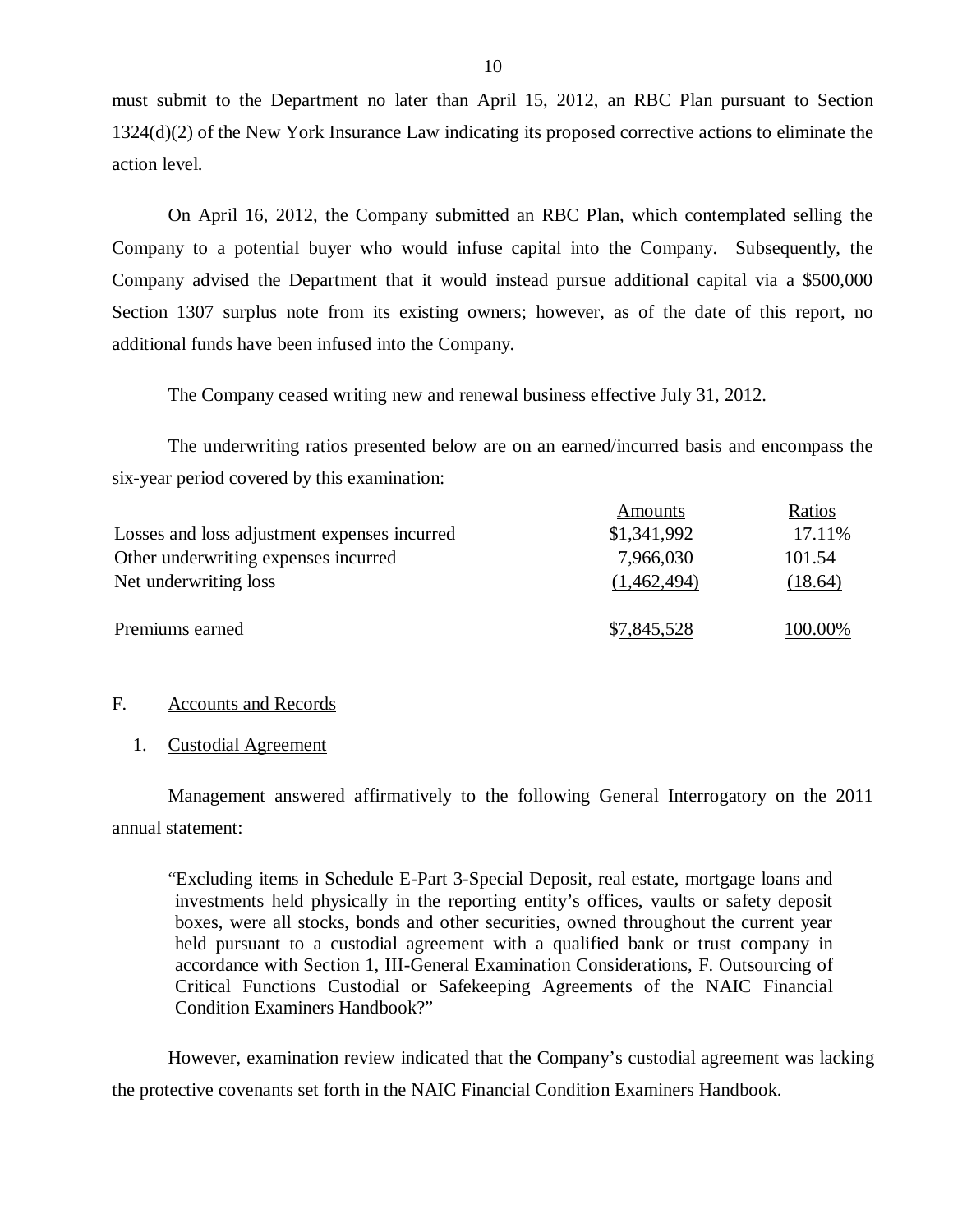It is recommended that the Company procure a custodial agreement that is in compliance with the NAIC guidelines.

#### 2. Conflict of Interest

 The Company has an established procedure for disclosure to its board of directors of any material interest or affiliation on the part of its officers and directors, trustees or responsible employees that is likely to conflict with the official duties of such person.

 The Company could not provide signed conflict of interest statements for eight directors and one officer for 2008, any directors and officers for 2009 and 2010 and one director for 2011.

 It is recommended that the Company comply with its own internal policy by ensuring that senior management and directors sign the annual conflict of interest statements in a timely manner and make copies available for examination review.

#### 3. Shareholders' Meeting Minutes

Section 325(a) of the New York Insurance Laws states:

 "Every domestic insurer and every licensed United States branch of an alien insurer entered through this state shall, except as hereinafter provided, keep and maintain at its principal office in this state its charter and by-laws (in the case of a United States branch a copy thereof) and its books of account, and if a domestic stock corporation a record containing the names and addresses of its shareholders, the number and class of shares held by each and the dates when they respectively became the owners of record thereof, and if a domestic corporation the minutes of any meetings of its shareholders, policyholders, board of directors and committees thereof."

 The Company could not provide the minutes of shareholders' meetings held during the examination period.

 It is recommended that the Company comply with Section 325(a) of the New York Insurance Law and maintain all minutes of shareholders' meetings and make copies available for examination review.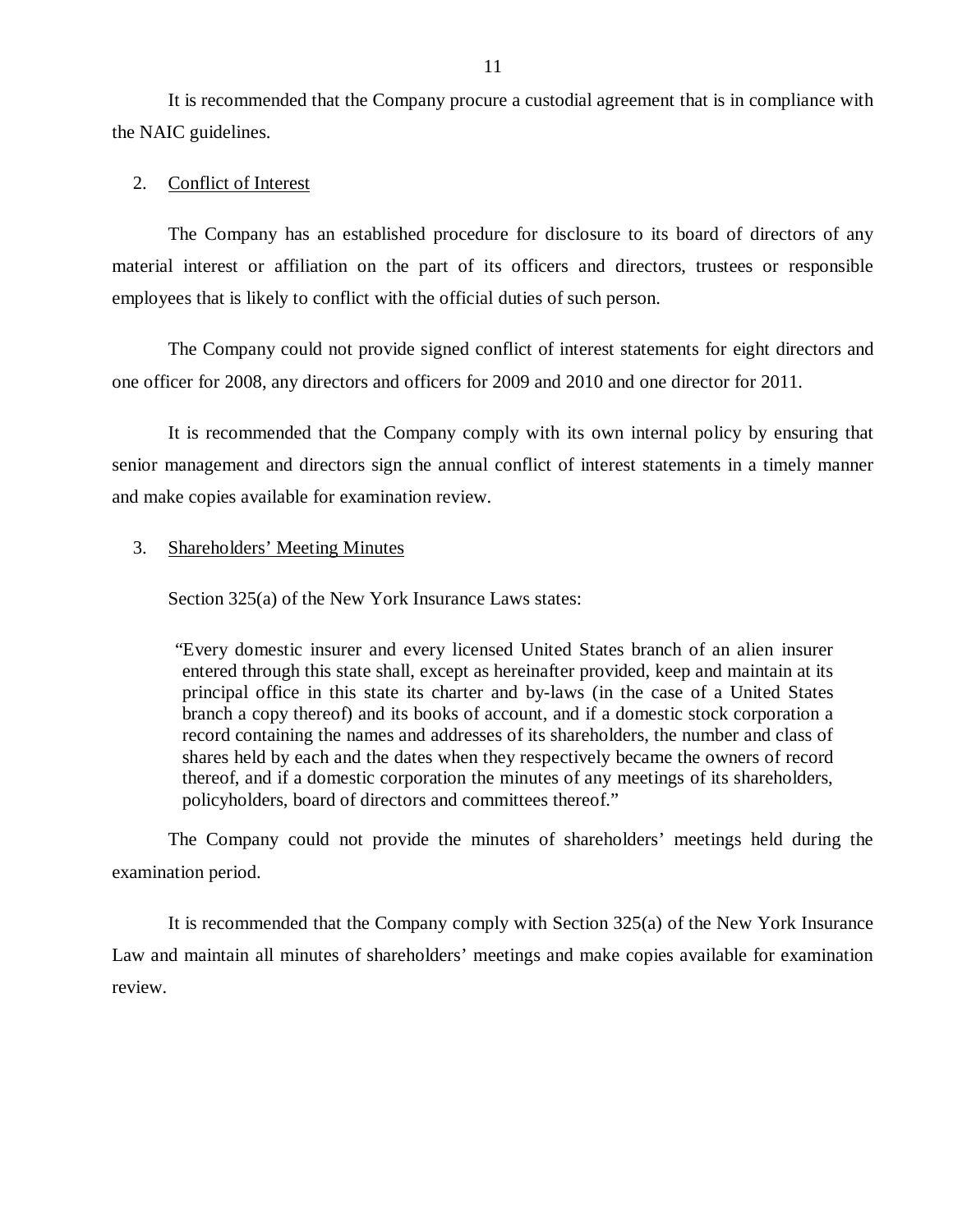## 3 **FINANCIAL STATEMENTS**

#### A. **Balance Sheet**

 December 31, 2011 as determined by this examination and as reported by the Company: The following shows the assets, liabilities and surplus as regards policyholders as of

| Assets                                                          | Assets        | <b>Assets Not</b><br>Admitted | Net Admitted<br>Assets |
|-----------------------------------------------------------------|---------------|-------------------------------|------------------------|
| Common stocks                                                   | 138,901<br>\$ | \$<br>$\overline{0}$          | \$<br>138,901          |
| Cash, cash equivalents and short-term investments               | 2,292,423     |                               | 2,292,423              |
| Investment income due and accrued                               | 492           |                               | 492                    |
| Uncollected premiums and agents' balances in the                |               |                               |                        |
| course of collection                                            | 79,024        | 62,640                        | 16,384                 |
| Electronic data processing equipment and software               | 75            |                               | 75                     |
| <b>Total assets</b>                                             | \$2,510,915   | \$62,640                      | \$2,448,275            |
| <b>Liabilities, Surplus and Other Funds</b>                     |               |                               |                        |
| Liabilities                                                     |               |                               |                        |
| Losses and loss adjustment expenses                             |               |                               | \$<br>816,720          |
| Reinsurance payable on paid losses and loss adjustment expenses |               |                               | (72, 398)              |
| Other expenses (excluding taxes, licenses and fees)             |               |                               | 7,304                  |
| Unearned premiums                                               |               |                               | 631,055                |
| Ceded reinsurance premiums payable (net of ceding commissions)  |               |                               | 16,990                 |
| <b>Total liabilities</b>                                        |               |                               | \$1,399,671            |
| <b>Surplus and Other Funds</b>                                  |               |                               |                        |
| Common capital stock                                            |               | \$1,000,000                   |                        |
| Gross paid in and contributed surplus                           |               | 1,530,683                     |                        |
| Unassigned funds (surplus)                                      |               | (1,482,079)                   |                        |
| Surplus as regards policyholders                                |               |                               | 1,048,604              |
| Total liabilities, surplus and other funds                      |               |                               | \$2,448,275            |

NOTE: The Internal Revenue Service has not yet begun to audit tax returns covering tax years 2006 through 2011. The examiner is unaware of any potential exposure of the Company to any tax assessment and no liability has been established herein relative to such contingency.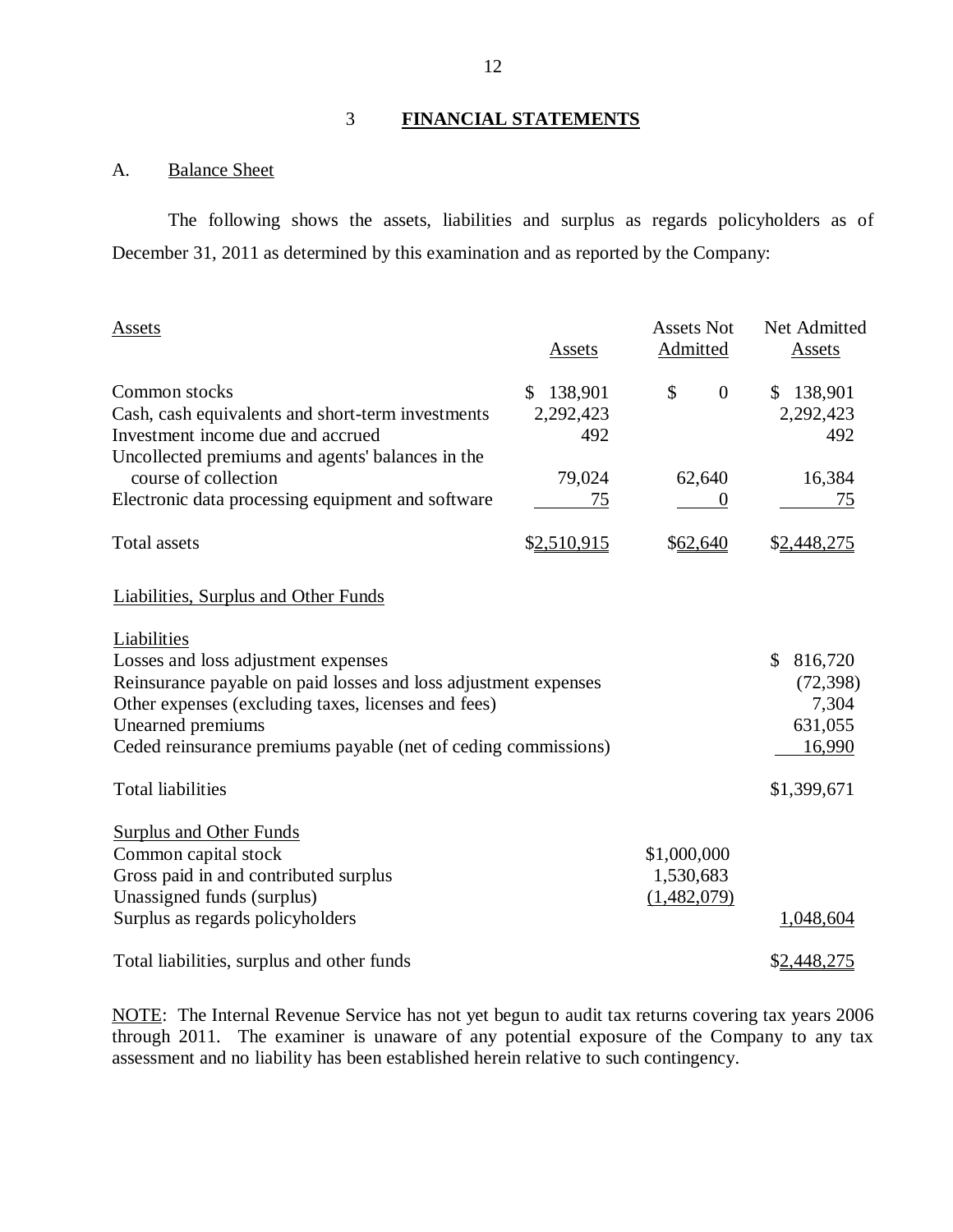#### B. Statement of Income

 Surplus as regards policyholders increased \$37,720 during the six-year examination period January 1, 2006 through December 31, 2011, detailed as follows:

| <b>Underwriting Income</b>                                                                          |                                  |                   |
|-----------------------------------------------------------------------------------------------------|----------------------------------|-------------------|
| Premiums earned                                                                                     |                                  | \$<br>7,845,528   |
| Deductions:<br>Losses and loss adjustment expenses incurred<br>Other underwriting expenses incurred | \$1,341,992<br>7,966,030         |                   |
| Total underwriting deductions                                                                       |                                  | 9,308,022         |
| Net underwriting loss                                                                               |                                  | \$<br>(1,462,494) |
| <b>Investment</b> Income                                                                            |                                  |                   |
| Net investment income earned<br>Net realized capital gain                                           | 106,863<br>$\mathbb{S}$<br>2,567 |                   |
| Net investment gain                                                                                 |                                  | 109,430           |
| Other Income                                                                                        |                                  |                   |
| Aggregate write-ins for miscellaneous income<br>Total other income                                  | $$ -2,424$                       | 2,424             |
| Net income before federal and foreign income taxes                                                  |                                  | \$<br>(1,350,640) |
| Federal and foreign income taxes incurred                                                           |                                  | $\theta$          |
| Net income                                                                                          |                                  | \$<br>(1,350,640) |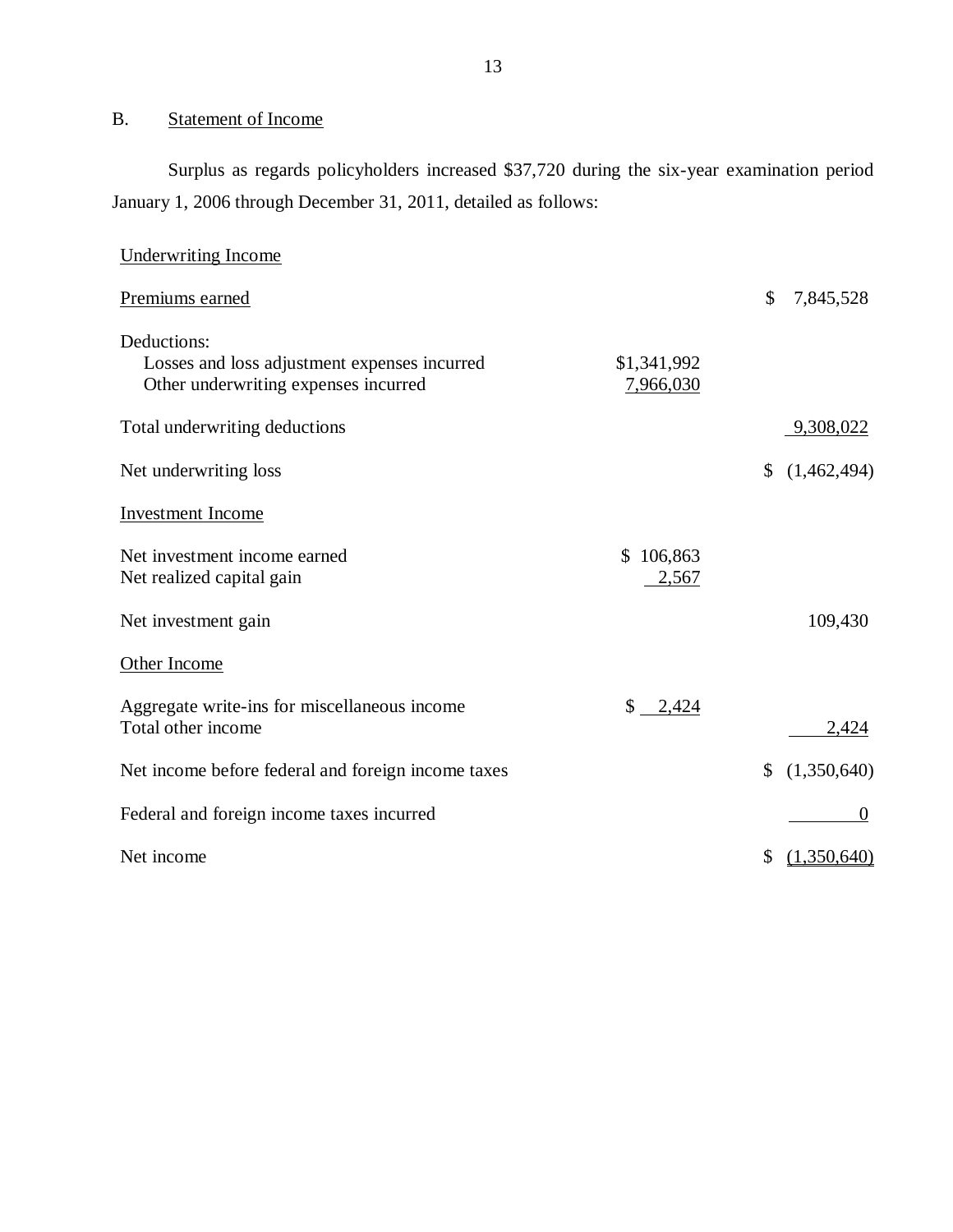| Surplus as regards policyholders per report on<br>examination as of December 31, 2005                                  |                            |                                | \$1,010,884 |
|------------------------------------------------------------------------------------------------------------------------|----------------------------|--------------------------------|-------------|
|                                                                                                                        | Gains in<br><b>Surplus</b> | Losses in<br><b>Surplus</b>    |             |
| Net income<br>Net unrealized capital gains or (losses)<br>Change in non-admitted assets<br>Surplus adjustments paid in | \$1,458,163                | \$1,350,640<br>7,163<br>62,640 |             |
| Total gains and losses<br>Net increase (decrease) in surplus                                                           | \$1,458,163                | \$1,420,443                    | 37,720      |
| Surplus as regards policyholders per report on                                                                         |                            |                                |             |

examination as of December 31, 2011  $$1,048,604$ 

#### **4. LOSSES AND LOSS ADJUSTMENT EXPENSES**

 Company as of December 31, 2011. The examination analysis was conducted in accordance with generally accepted actuarial principles and practices and was based on statistical information contained in the Company's internal records and in its filed annual statements. The examination liability for the captioned items of \$816,720 is the same as reported by the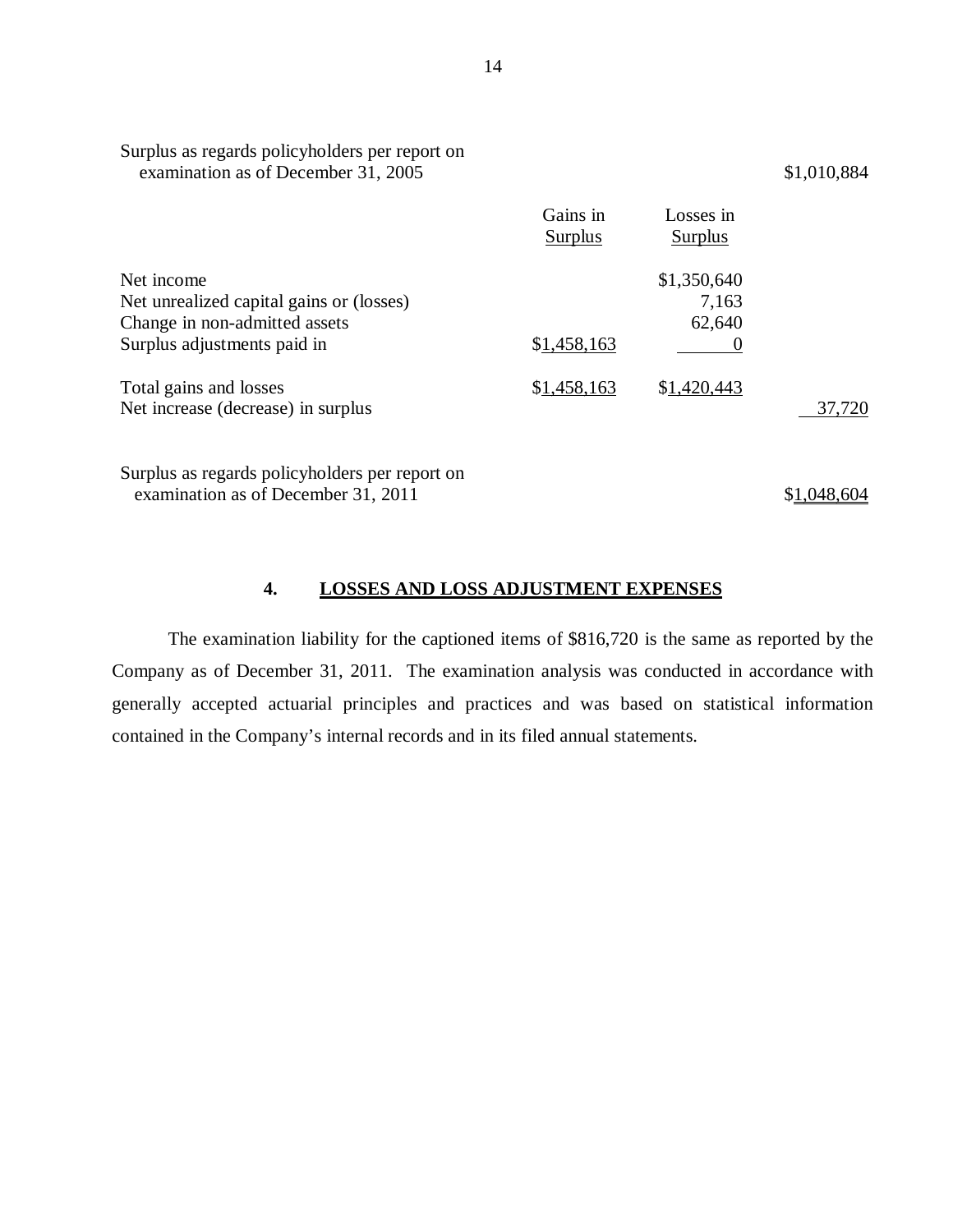### **6. COMPLIANCE WITH PRIOR REPORT ON EXAMINATION**

 The prior report on examination contained sixteen comments and recommendations as follows (page numbers refer to the prior report):

#### PAGE NO. ITEM PAGE NO.

### A. **Minimum Surplus**

 marginally over its minimum surplus to be maintained of \$1,000,000. It is noted that subsequent to the examination date, on November 6, 2007, the Department approved the acquisition of control of International Credit of North America Reinsurance, Inc. pursuant to Section 1506(a) of the New York Insurance Law by Empire Holdings Group ("Empire") and that Empire further capitalized ICNA Re in the amount of \$1.4 1, 18 As of the examination date the Company's surplus of \$1,010,884 was million.

- B. Management
	- $\mathbf{i}$ .  $1201(a)(5)(B)(v)$  and  $1202(a)(2)$  of the New York Insurance Law and its charter and by-laws by maintaining a board of directors consisting of at least thirteen members. It is recommended that the Company comply with Sections 4

This recommendation is no longer applicable.

 $ii.$  $1201(a)(5)(B)(vi)$  of the New York Insurance Law and articles IV and II of its charter and by-laws respectively regarding the number of directors residing in the State of New York. It is recommended that the Company comply with Section 5

The Company has complied with this recommendation.

iii. Section 1411(a) of the New York Insurance Law regarding the approval of its investment transactions. It is recommended that the Company comply with the provisions of 6

The Company has complied with this recommendation.

 $iv.$  New York Insurance Law and keep minutes of the meetings of committees of the board. It is recommended that the Company comply with Section  $325(a)$  of the 6

The Company has complied with this recommendation.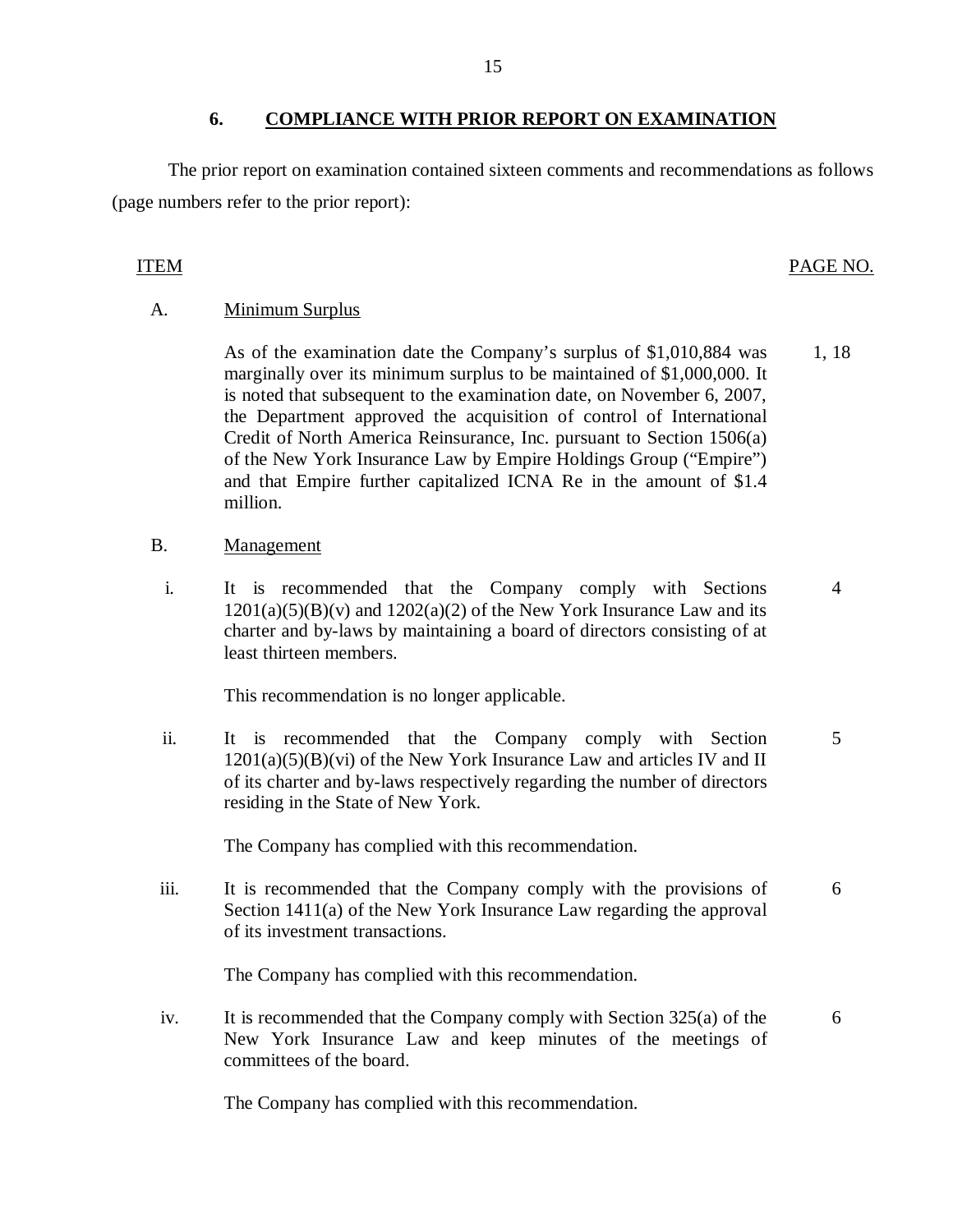## <span id="page-17-0"></span>C. Abandoned Property Law

 on a timely basis pursuant to the provisions of Section 1316 of the New York Abandoned Property Law. 9 It is recommended that the Company file its abandoned property reports

The Company has complied with this recommendation.

#### D. Accounts and Records

 $\mathbf{i}$ . on the cash and investment accounts and that the authority threshold for a single individual to endorse checks be reduced to a prudent level. It is recommended that the Company assign another officer as signatory 10

The Company has complied with this recommendation.

ii. Regulation 110, Part 72.4 and increase its individual retention limits to \$2,000 and its aggregate limits to \$20,000 and add a coinsurance of .2% to its directors and officers' policy. It is recommended that the Company comply with Department 10

The Company has complied with this recommendation.

iii. Regulation 118 in regards to its CPA contract. It is recommended that the Company comply with Department 10

The Company has complied with this recommendation.

iv. in its custodial agreement with Brown Brothers Harriman as required by Part 1, Section IV-J of the NAIC Financial Condition Examiners It is recommended that the Company includes the safeguard provisions 11 Handbook.

 The Company did not comply with this recommendation. A similar recommendation is made in this report.

 $V_{\star}$  New York Insurance Law and return its books of account to New York. It is recommended that the Company comply with Section  $325(a)$  of the 11

The Company has complied with this recommendation.

vi. LLC, obtain fidelity insurance to properly safeguard the Company's It is recommended that either the Company or Constitution Partners, assets. 11

This recommendation is no longer applicable.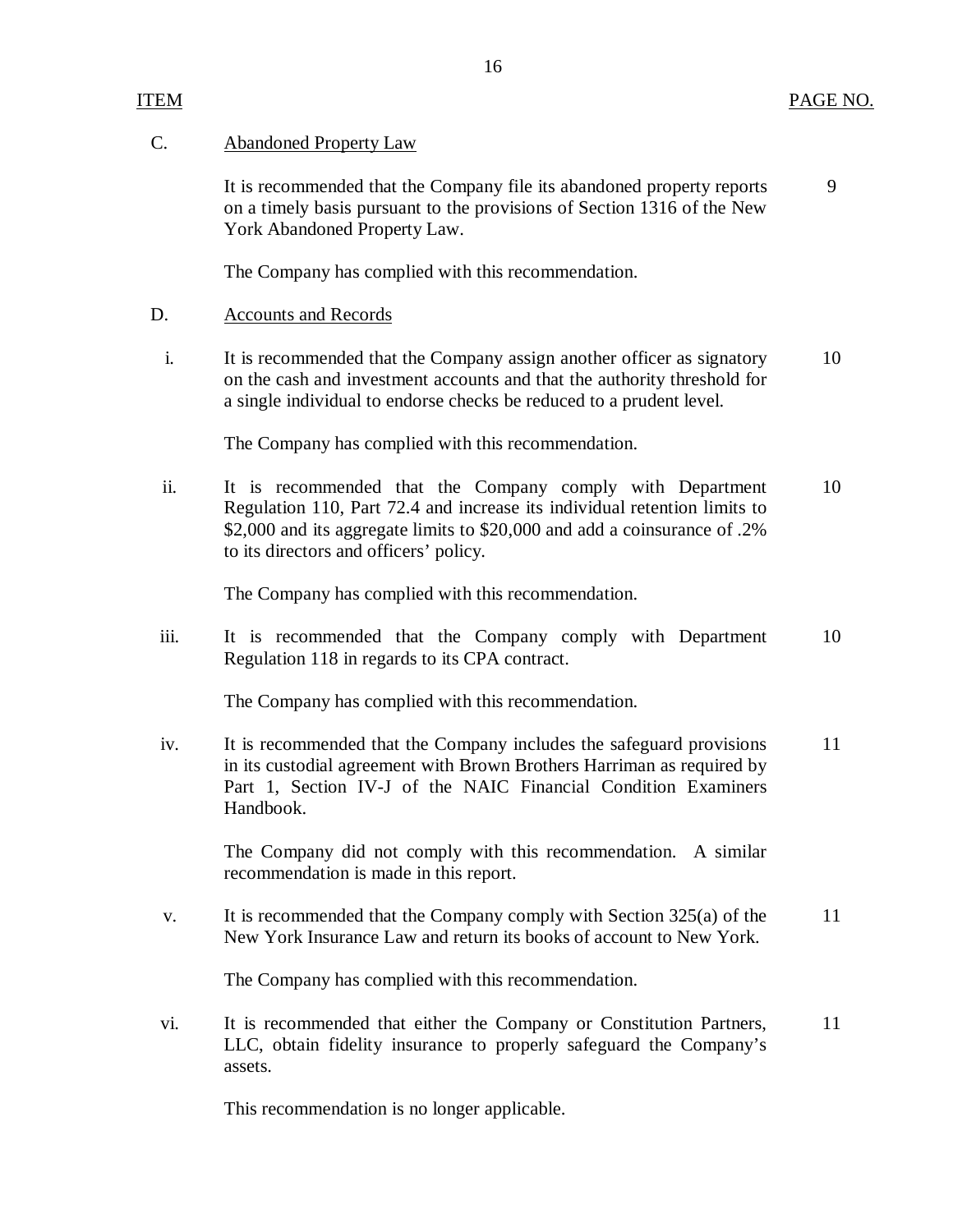vii. sweep account, which at a minimum authorizes the funds to be swept, establishes the amount of funds to be swept, indicates what the swept funds are invested in, and puts forth each party's rights and responsibilities under the arrangement. It is recommended that the Company obtain a written agreement for the 11

This recommendation is no longer applicable.

viii. the New York Insurance Law and maintain minimum capital investments of \$1,000,000 as required by law or that it maintain adequate documentation to prove that it had no other investments besides acceptable minimum capital investments. It is recommended that the Company comply with Section  $1402(a)$  of 12

The Company has complied with this recommendation.

E. Management Agreement

 or any amendment to the Department prior to its implementation. It is recommended that the Company submit its management agreement 12

This recommendation is no longer applicable.

 $F_{1}$ Loss Adjustment Expenses

> adjustment expenses in accordance with SSAP 55, Paragraph 5. It is recommended that the Company establish a liability for loss 17

The Company has complied with this recommendation.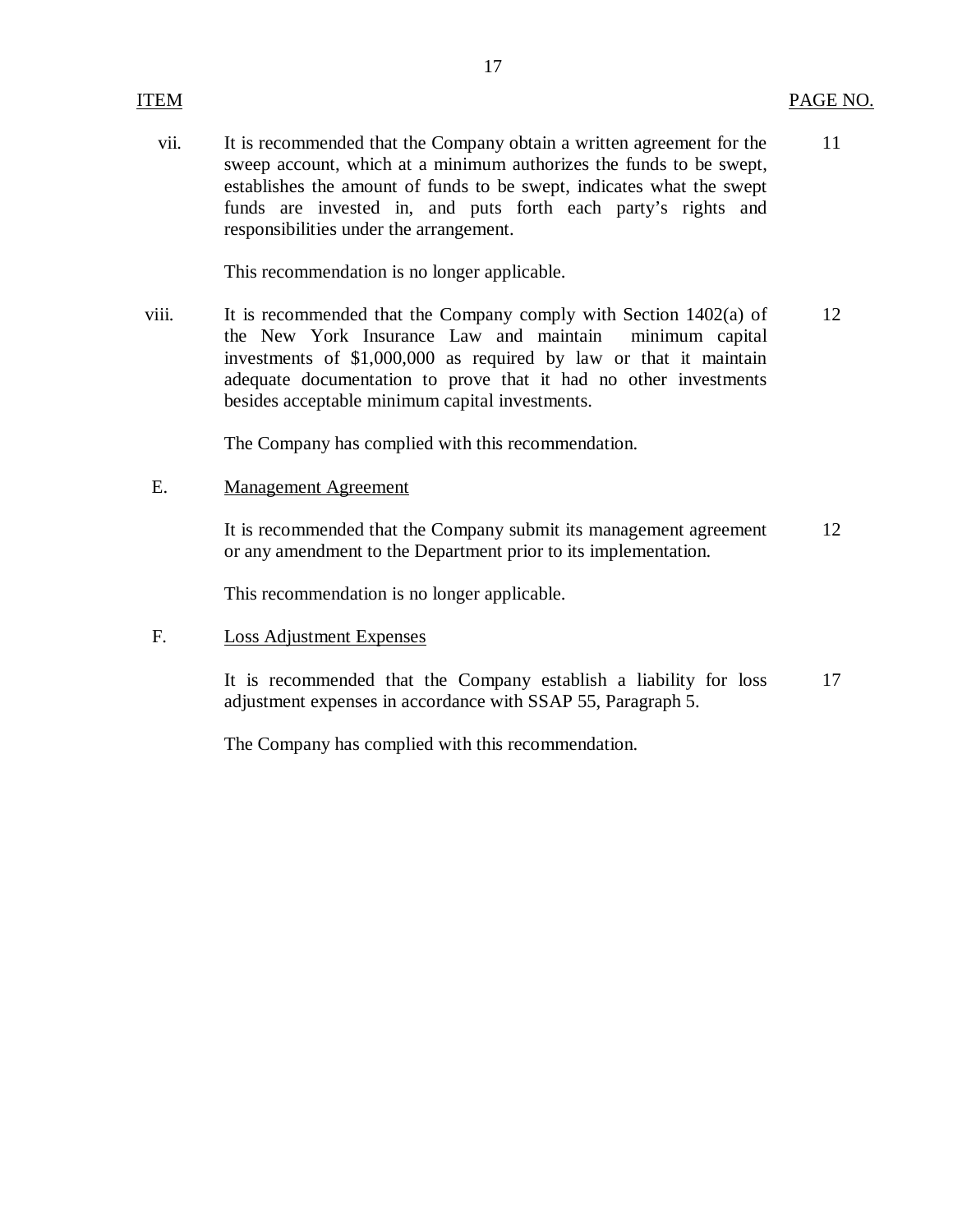#### 18

#### **7. SUMMARY OF COMMENTS AND RECOMMENDATIONS**

#### PAGE NO. ITEM PAGE NO.

#### $\mathbf{A}$ . Blaze Bail Bonds, Inc. ("Blaze")

- i. During 2010, Blaze failed to remit to FIA some of the premiums it had 6 collected on business it produced for FIA. FIA, in turn, withheld some of the ceded premiums due the Company pursuant to the quota share reinsurance agreement based on the fact that the owners of Blaze were also directors and officers of the Company and shareholders of the Company's immediate parent. At a meeting held at the Department's office on October 19, 2011, Mr. Valentin acknowledged that Blaze had "mismanaged" the premium funds and had used them for other purposes such as paying losses.
- ii. Jersey Law Division, Morris County by plaintiff FIA against defendants Rafael Agliata, Eric Valentin and Blaze Bail Bonds. On January 17, 2012, a lawsuit was filed in Superior Court of New 7

#### B. Holding Company

- $\mathbf{i}$ . registration statements in a timely manner pursuant to the provisions of Part 80-1.4 of Department Regulation 52. It is recommended that the Company file its annual holding company 8
- ii. On February 24, 2011, a judgment was entered in Superior Court of 8 New Jersey Law Division, Middlesex County in favor of plaintiff PNC Bank against defendants Rafael Agliata, Eric Valentin, Blaze Bail Bonds, E&R Premium Finance Company Inc. and Empire Holdings Inc., jointly and severally, in the sum of \$[1,430,037.21](https://1,430,037.21) plus post- judgment interest thereon; for a defaulted personal loan obtained by Rafael Agliata and Eric Valentin, which was obtained in order to furnish Mr. Agliata and Mr. Valentin with their share of the funds required for Empire Holdings Inc. to purchase the Company. The judgment was settled for \$400,000 by Bradley Williams and Gary Williams on the condition that Rafael Agliata and Eric Valentin transfer their shares of Empire Holding Inc. to Bradley and Gary Williams, and sever all association with the Company.

## C. Significant Operating Ratios

i. Premiums Written to Surplus Ratio

 premiums written to no more than three times its surplus as regards It is recommended that the Company take action to limit its net 9 policyholders.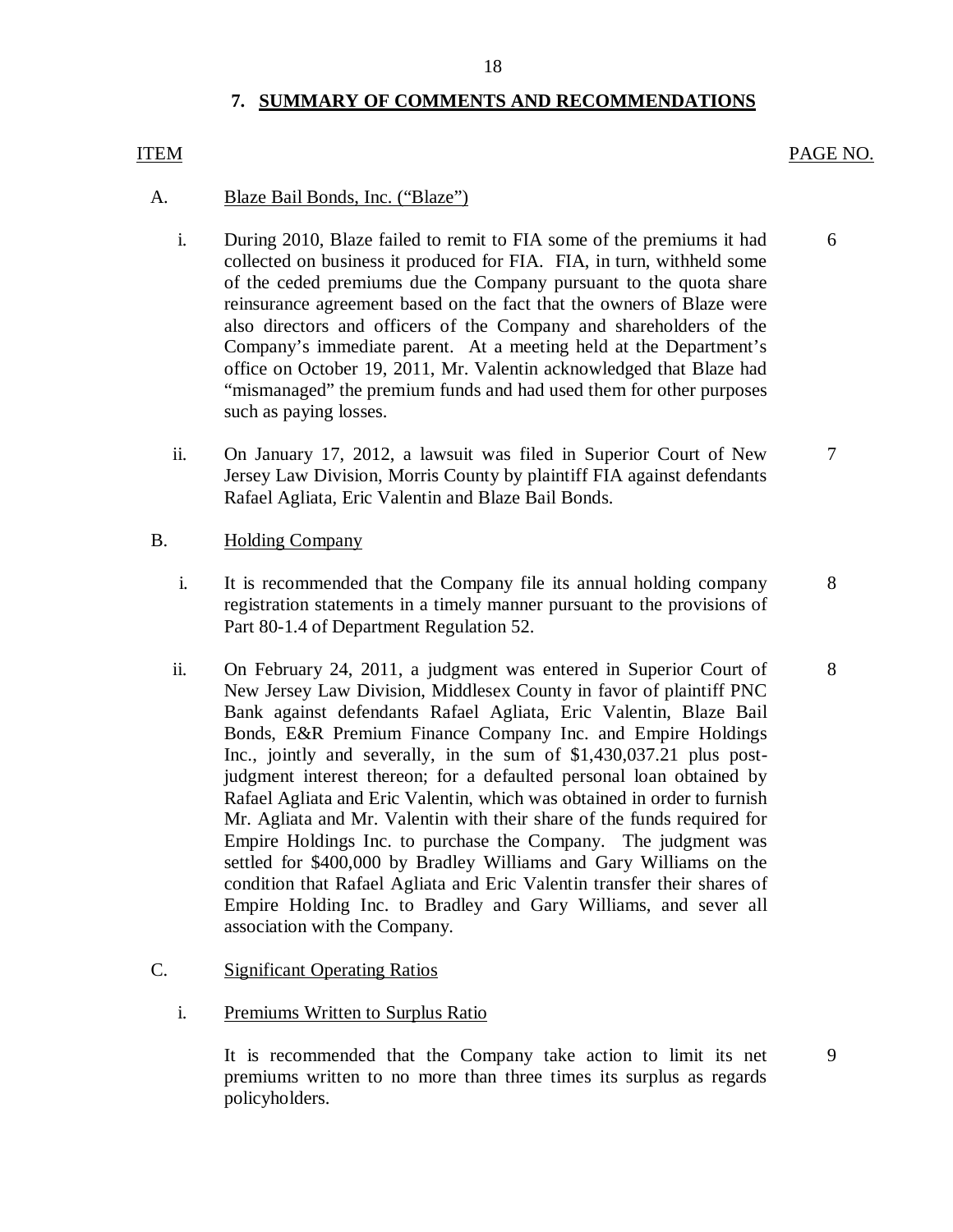9

#### <span id="page-20-0"></span>ii. Risk Based Capital ("RBC")

 policyholders was \$1,048,604, and its RBC level was 87.5%, which represents an authorized control level. On April 16, 2012, the Company submitted an RBC Plan, which contemplated selling the Company to a potential buyer who would infuse capital into the Company. Subsequently, the Company advised the Department that it would instead pursue additional capital via a \$500,000 Section 1307 surplus note from its existing owners; however, as of the date of this report, no additional funds have been infused into the Company. At December 31, 2011, the Company's reported surplus as regards

 The Company ceased writing new and renewal business effective July 31, 2012.

#### D. Accounts and Records

- $\mathbf{i}$ . is in compliance with the NAIC guidelines. It is recommended that the Company procure a custodial agreement that 11
- ii. policy by ensuring that senior management and directors sign the annual conflict of interest statements in a timely manner and make copies available for examination review. It is recommended that the Company comply with its own internal 11
- iii. New York Insurance Law and maintain all minutes of shareholders' meetings and make copies available for examination review. It is recommended that the Company comply with Section  $325(a)$  of the 11